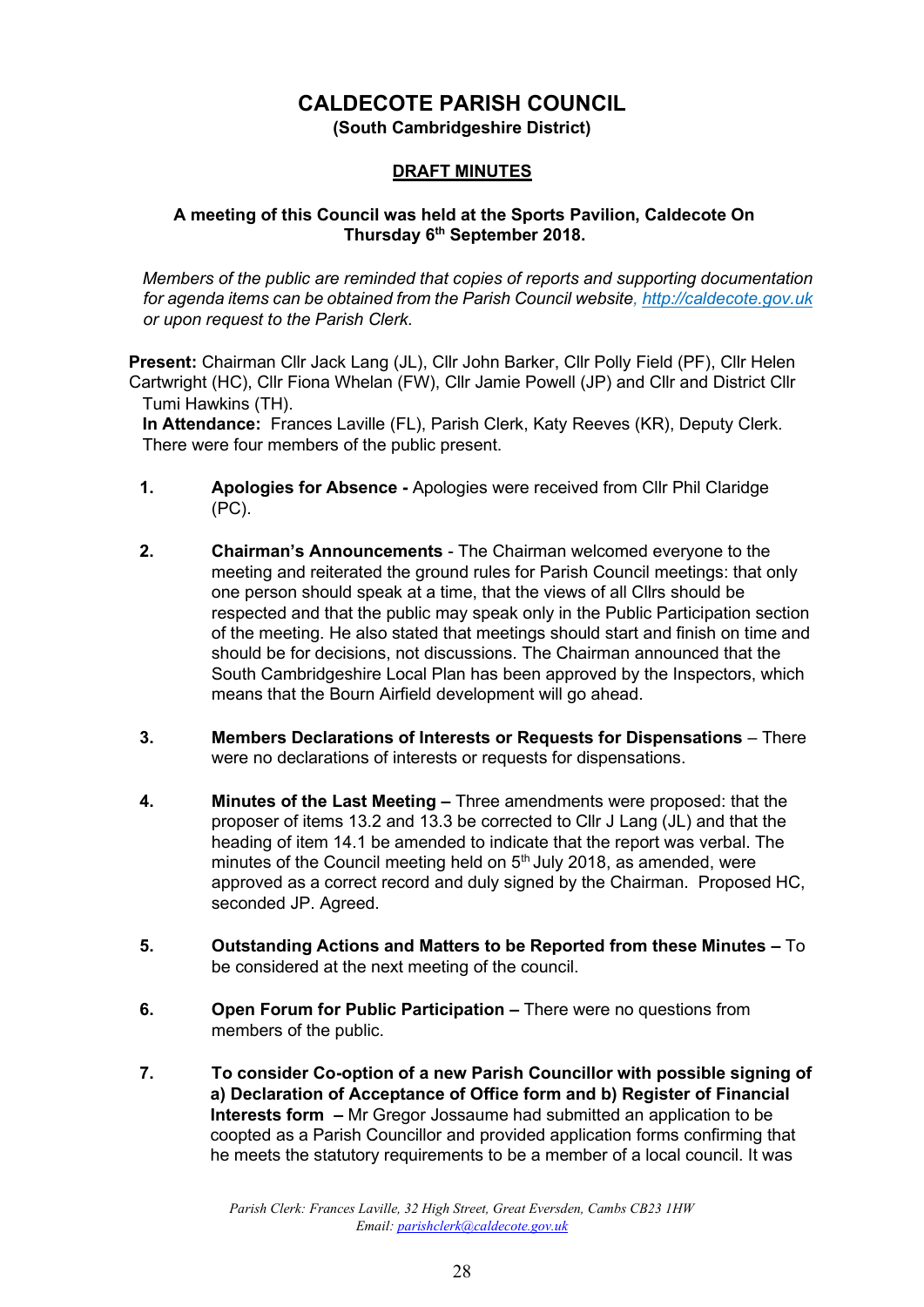agreed that Mr Jossaume be co-opted to the council. Proposed FW, seconded JB. Agreed.

Mr Jossaume duly signed the declaration of acceptance of office and took his seat. Councillor training for Mr Jossaume will be arranged. **Action: Clerk** 

- **8. Drainage Matters –** Cllr P Claridge reported (via email) on correspondence from Anglian Water in which it was reported that there is some general maintenance work taking place at the pumping station, as well as the installation of a flow meter. This work requires on open sewer and, while ongoing, could produce noticeable odours in the area. Owing to a power outage, the site is being powered by a generator. The letter also confirmed that the flow for the additional 98 properties from Hardwick to Bourn water recycling centre (WRC) is via the Caldecote pumping station.
- **9. Village Design Statement (VDS) –** Cllr P Claridge reported (via email) that Caldecote has been accepted on to the program and that an introductory meeting between Cllr P Claridge and Hana Loftus has been arranged for September 11<sup>th</sup>, to which other Cllrs are invited to attend. So far responses from residents interested in being involved have been slow and Cllr P Claridge requested that each Cllr tried to sign up one village representative.
- **10. Emergency Planning –** The Clerk reported that South Cambridge District Council have requested that all Parishes update their emergency plan. It was agreed that Cllr F Whelan will coordinate this task. **Action: Cllr Whelan**
- **11. District Councillor's Report –** District Cllr T Hawkins delivered a monthly report (see attached). The topics covered included:
	- The Inspector's approval of the Local Plan, which is due to be discussed and adopted at a full council meeting on September 27<sup>th</sup>, 2018. The approval of the plan means that the Bourn Airfield development will go ahead, and it is expected that Countryside Properties will submit their application soon. This will go out for consultation and Cllr Hawkins has asked them to attend a Parish Council meeting to explain the proposals. Cllr Hawkins noted that with the approval of the Local Plan the District Council now has a 5.8yr housing land supply. Cllr Hawkins has asked planners to find ways to monitor the progress of approved applications.
	- A proposal by the Cambridge Bedford Railroad for a rail route via St. Neots, Cambourne and Northstowe.
	- Proposals for additions to the District Council Housing Strategy, to include housing for key workers, houses designed for more affordable living and adaptable housing.
- **12. County Councillor's Report County Cllr L Joseph provided a monthly report** (see attached).

### **13. Planning Applications and Decisions:**

#### **For Information Only:**

**13.1 Proposal:** Discharge of Conditions 3 (Plot 1 Materials) & 4 (Plot 2 Materials) of Planning Permission [S/0500/17/FL](http://plan.scambs.gov.uk/swiftlg/apas/run/WPHAPPDETAIL.DisplayUrl?theApnID=S/0500/17/FL&backURL=%253Ca%2520href%253Dwphappcriteria.display%253FpaSearchKey%253D1711611%253ESearch%2520Criteria%253C%252Fa%253E%20%3E%20%3Ca%20href%3D%27wphappsearchres.displayResultsURL%3FResultID%3D2276116%2526StartIndex%3D1%2526SortOrder%3Drgndat%3Adesc%2526DispResultsAs%3DWPHAPPSEARCHRES%2526BackURL%3D%253Ca%2520href%253Dwphappcriteria.display%253FpaSearchKey%253D1711611%253ESearch%2520Criteria%253C%252Fa%253E%27%3ESearch%20Results%3C%2Fa%3E) **Location: Southwind, Plots 1 & 2 Highfields Road, Caldecote CB23 7NX**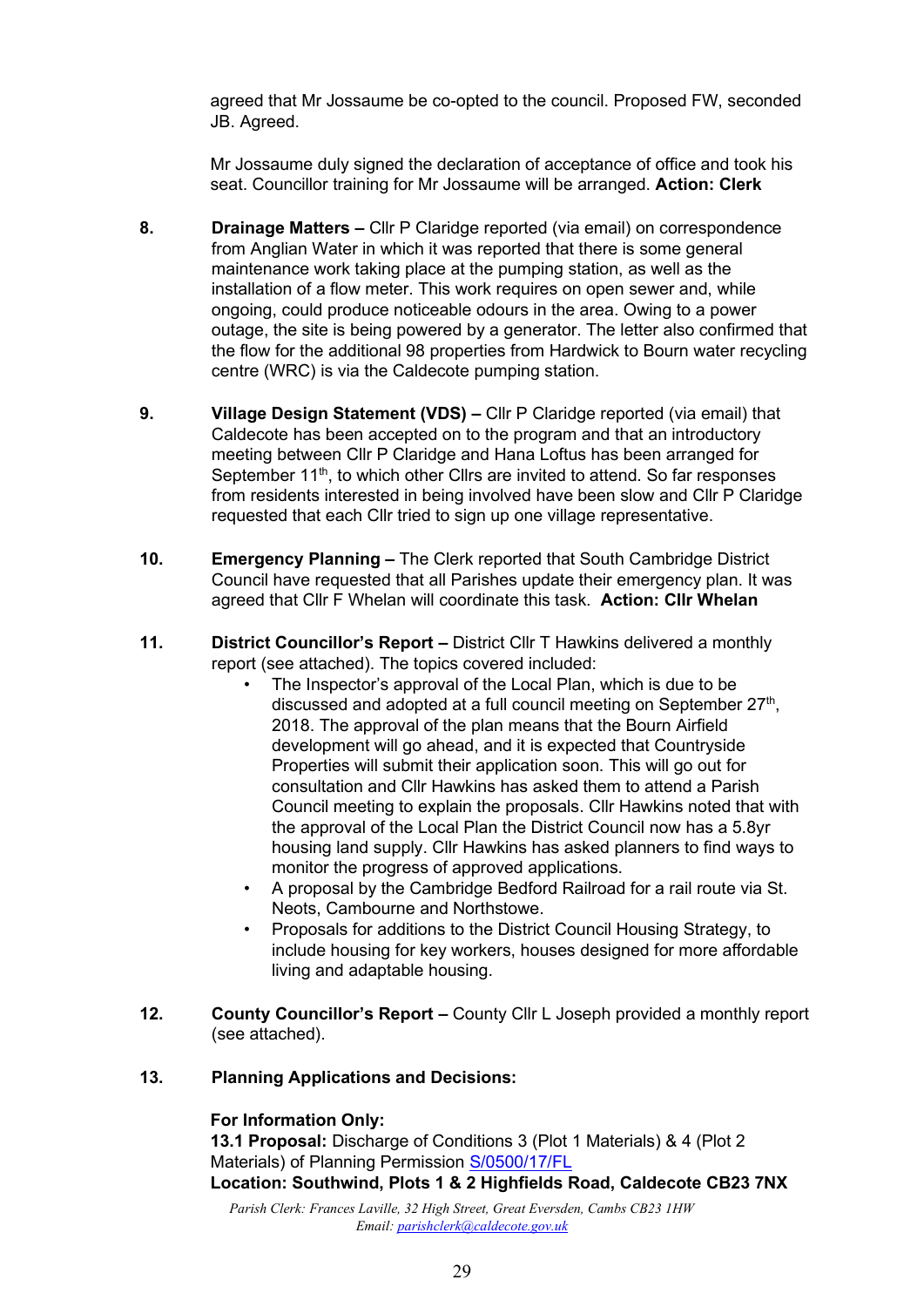### [S/3017/18/DC](http://plan.scambs.gov.uk/swiftlg/apas/run/WPHAPPDETAIL.DisplayUrl?theApnID=S/3017/18/DC&backURL=%253Ca%2520href%253Dwphappcriteria.display%253FpaSearchKey%253D1711614%253ESearch%2520Criteria%253C%252Fa%253E%20%3E%20%3Ca%20href%3D%27wphappsearchres.displayResultsURL%3FResultID%3D2276119%2526StartIndex%3D1%2526SortOrder%3Drgndat%3Adesc%2526DispResultsAs%3DWPHAPPSEARCHRES%2526BackURL%3D%253Ca%2520href%253Dwphappcriteria.display%253FpaSearchKey%253D1711614%253ESearch%2520Criteria%253C%252Fa%253E%27%3ESearch%20Results%3C%2Fa%3E) **Applicant: Mr D J Baldwin**

### **Applications Withdrawn:**

**13.2 Proposal:** Discharge of conditions 3 (Construction Management plan), 4 (Hard and soft landscaping), 6 (Boundary treatment) and 8 (Materials) of planning permission [S/3517/17/FL](http://plan.scambs.gov.uk/swiftlg/apas/run/WPHAPPDETAIL.DisplayUrl?theApnID=S/3517/17/FL&backURL=%253Ca%2520href%253Dwphappcriteria.display%253FpaSearchKey%253D1711617%253ESearch%2520Criteria%253C%252Fa%253E%20%3E%20%3Ca%20href%3D%27wphappsearchres.displayResultsURL%3FResultID%3D2276122%2526StartIndex%3D1%2526SortOrder%3Drgndat%3Adesc%2526DispResultsAs%3DWPHAPPSEARCHRES%2526BackURL%3D%253Ca%2520href%253Dwphappcriteria.display%253FpaSearchKey%253D1711617%253ESearch%2520Criteria%253C%252Fa%253E%27%3ESearch%20Results%3C%2Fa%3E)

**Location: 95, Highfields Road, Highfields Caldecote CB23 7NX 13.3 Proposal:** Non Material Amendment of Planning Permission [S/3517/17/FL](http://plan.scambs.gov.uk/swiftlg/apas/run/WPHAPPDETAIL.DisplayUrl?theApnID=S/3517/17/FL&backURL=%253Ca%2520href%253Dwphappcriteria.display%253FpaSearchKey%253D1711617%253ESearch%2520Criteria%253C%252Fa%253E%20%3E%20%3Ca%20href%3D%27wphappsearchres.displayResultsURL%3FResultID%3D2276122%2526StartIndex%3D1%2526SortOrder%3Drgndat%3Adesc%2526DispResultsAs%3DWPHAPPSEARCHRES%2526BackURL%3D%253Ca%2520href%253Dwphappcriteria.display%253FpaSearchKey%253D1711617%253ESearch%2520Criteria%253C%252Fa%253E%27%3ESearch%20Results%3C%2Fa%3E)

**Location: 95, Highfields Road, Highfields Caldecote CB23 7NX Applicant: Mr A Sexton** 

#### **14. Finance Matters:**

- **14.1 To receive a report on the Current Financial Position -** The Parish Clerk provided a report on current budget vs. expenditure.
- **14.2 To receive staff timesheets –** Staff timesheets were received and approved. Proposed JL, seconded JB. Agreed.

Cllr Whelan requested that a close eye should be kept on the Clerk and Deputy Clerk's hours.

- **14.3 To receive the schedule of payments and approve the payment of Bills –** The schedule of payments was received and payment of bills was approved. Proposed JL, seconded HC. Agreed.
- **14.4 To receive and approve the Bank Reconciliation -** The bank reconciliation dated 4<sup>th</sup> September 2018 was received and approved. Proposed HC, seconded JL. Agreed.
- **14.5 To receive and approve new Insurance quotation –** The council considered three quotes for the council's insurance premium. It was agreed that the Parish Clerk will ask the existing provider to match the lower quote. If this is not possible, the quote from Zurich for £2468.28 will be accepted.

Proposed HC, seconded FW. Agreed. **Action: Clerk**

- **14.6 To consider a Grant request from Cambridge Search and Rescue –** It was agreed that the grant request would be refused. Proposed JP, seconded HC. Agreed.
- **14.7 To consider the appointment of a new internal auditor for 2019 –** The clerk was asked to make a report on the availability of new auditors for the next meeting

*Cllr T Hawkins entered the meeting at this point and agenda item 11 was considered.* 

### **15. Leisure and Amenities Matters:**

#### **15.1 To receive a report from the Leisure and Amenities Working Group**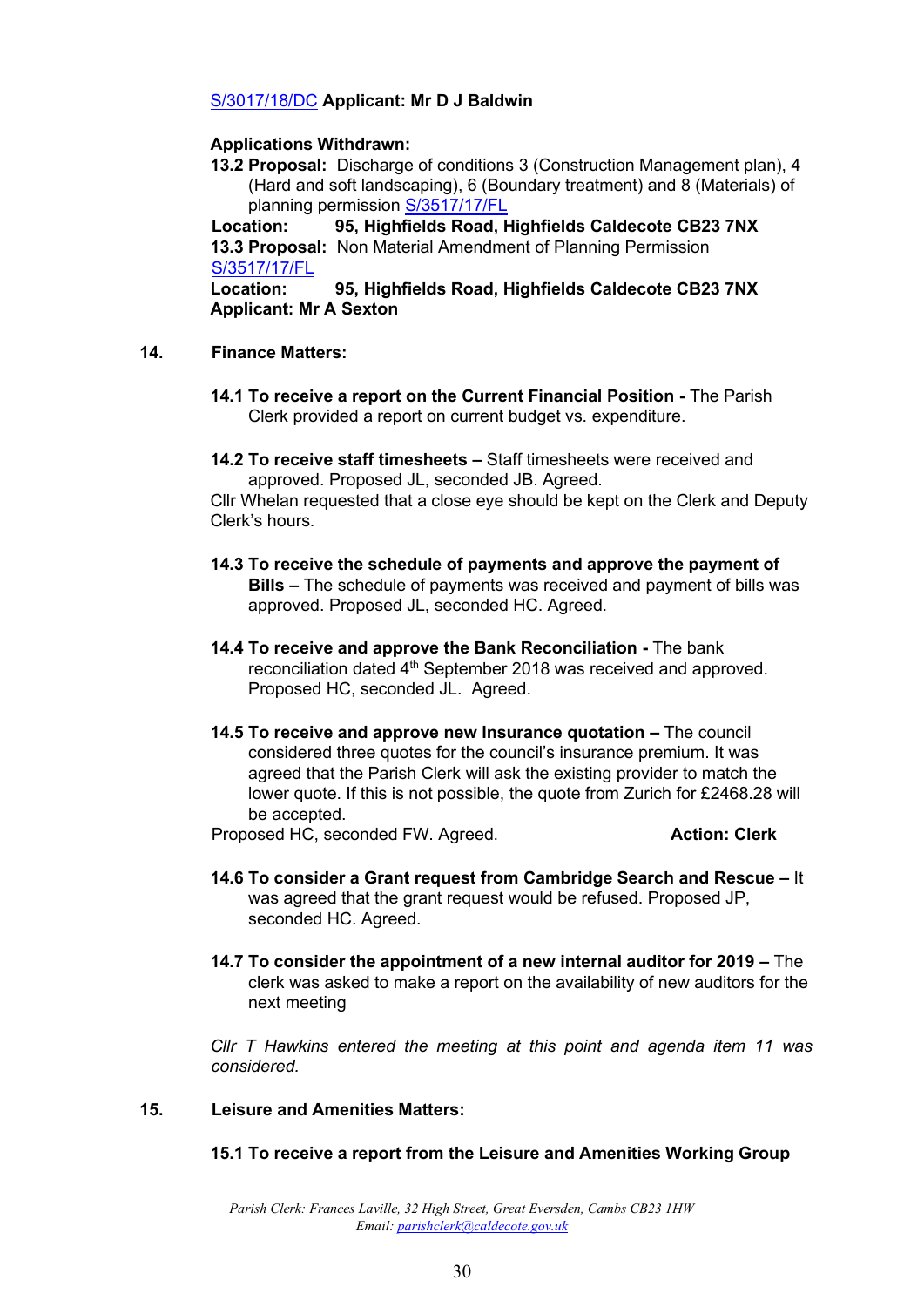**15.2 To consider consultation and playground designs for Furlong Way Park –** Cllr P Field reported that the L&A Working Group have looked at the current designs. They would like to add some a skate/ scooter ramps and enquired about the availability of money previously returned in 2015 by the Youth Group. The Parish Clerk reported that 1 grant application has been refused and that further information, including evidence of residents support etc. is required to submit additional applications.

**Action: L&A Working Group** 

- **15.3 To consider and approve amended Grass Cutting Contract –** Two amendments were proposed: to remove footpaths 6-10 and to remove the reference to East Drive for footpath 11, as these are not the Parish Council's responsibility. It was agreed that the contract, as amended, would be approved. Proposed PF, seconded HC. Agreed.
- **15.4 To consider quotations for grounds works –** Quotations for the grass cutting contracts will be considered at the next meeting, once contractors have had the opportunity to review the amended contract. **Action: Clerk**

The council considered quotes for replacement of the fencing on the south side of the recreation ground. It was agreed to accept the lowest quote, from Balaam brothers, for galvanised, powder coated posts and chain link fencing. Proposed PF, seconded HC. **Action: Dep. Clerk** 

- **15.5 To consider quotations for replacing two Noticeboards –** It was agreed that quotes for the supply and installation of two noticeboards, with space to include both Parish Council paperwork and an A3 map of the village, will be sought for the next meeting. **Action: Clerk**
- **15.6 To consider storage container relocation request by the Cricket Club –** Cllr Field reported that the cricket club have requested that an additional storage container be placed on the recreation ground, at their own expense. In addition they will move the other containers currently in the car park onto the field and have requested a financial contribution from the Parish Council towards this work. It was agreed that a quote for the work will be sought from the cricket club. **Action: Cllr Field**
- **15.7 To consider and approve the Pavilion and sports pitch hiring agreement, schedule of rates, conditions of hire and privacy notice –** Several amendments were proposed:
	- To change 'Social Room' to 'Function Room' throughout.
	- To add the prohibition of access to the roof to the hiring agreement and to clause 9c of the conditions of hire.
	- To change schedule of rates and conditions of hire to indicate that electronic payments only will be accepted.
	- To add a clause prohibiting the use of Chinese lanterns to the conditions of hire.
	- To modify clause 13 of the conditions of hire to indicate that children should use the kitchen only under adult supervision.
	- To modify clause 14 of the conditions of hire to remove the request to provide evidence of insurance for bouncy castle use.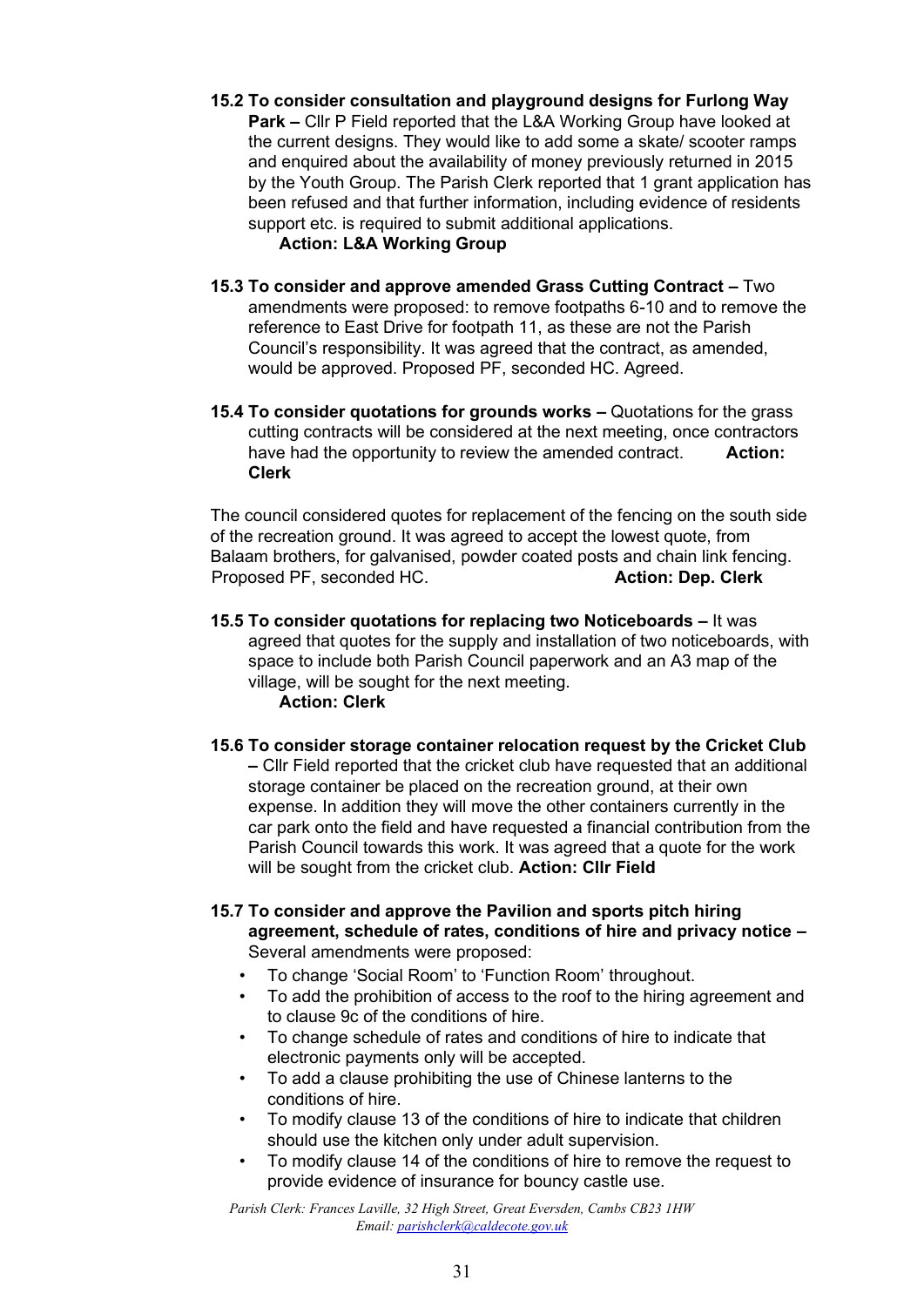- In the schedule of rates to merge 'village residents' and 'noncommercial rates' for weekday use of the Pavilion, to simplify the football pitch booking rates to specify that training sessions do not include the Pavilion and are booked at a per hour rate with a minimum booking of 1 hour and that matches include the Pavilion and are booked at a per hour rate with a minimum booking of 1 hour.
- To add to the schedule of rates, a clarification of the 72 hour notice period required for cancellation with return of full deposit and a note to state that any Pavilion use outside period booked for matches is payable at the standard rate.

It was agreed that the documents, as amended, would be approved. Proposed PF, seconded JL. Agreed.

- **15.8 To consider a key audit and replacement of locks –** Several actions were agreed:
	- An audit of key holders would be conducted and a register created that will be checked annually. **Action: Clerk Action: Clerk**
	- Quotes for replacement of locks on filing cabinets and cupboards will be sought. **Action: Clerk**
	- Combinations on the padlocks to the Pavilion and recreation ground gates will be changed and/ or locks replaced if this is not possible. **Action: Clerk**
	- In future, all keyholders will be asked to pay a £20 deposit that will be non-returnable if the keys are lost.

Proposed FW, seconded TH. Agreed.

#### **15.9 To consider a list of maintenance issues, employment of a handy man for outstanding small items and tendering for quotes for larger**

**outstanding items –** It was agreed that quotes should be sought for the daily/ half-daily rate of a local handyman. **Action: Clerk Action: Clerk** 

- **15.10 To consider a maintenance budget for items that will need fixing/ replacing –** It was agreed that an amount of £10,000 be added to next year's budget for Pavilion maintenance.
- **15.11 To consider a regular article from the PC in the Caldecote Journal –** It was agreed that a regular article will be written by the Clerk and that the Journal will be asked to delay publication by a few days each month to allow for this to be written after the Parish Council meeting. **Action: Clerk**

#### **15.12 To consider a template asking residents to cut back greenery overhanging footpaths –** It was agreed that a standard letter will be created

that can be sent by the Clerk to residents as required, subject to approval of the letter by the L&A Working Group. **Action: Clerk Action: Clerk** 

**15.13 To receive a report from Cllr Field about the summer activities held for village youth and consider activities going forward - Cllr P.** Field report that the summer activities had been a great success, popular with both the youth and older residents. Cllrs thanked Cllr Field for all the work that she put into running these activities. Cllr Field suggested that this should become a regular summer activity and reported that some improved equipment may be required. Cllr Field also noted that residents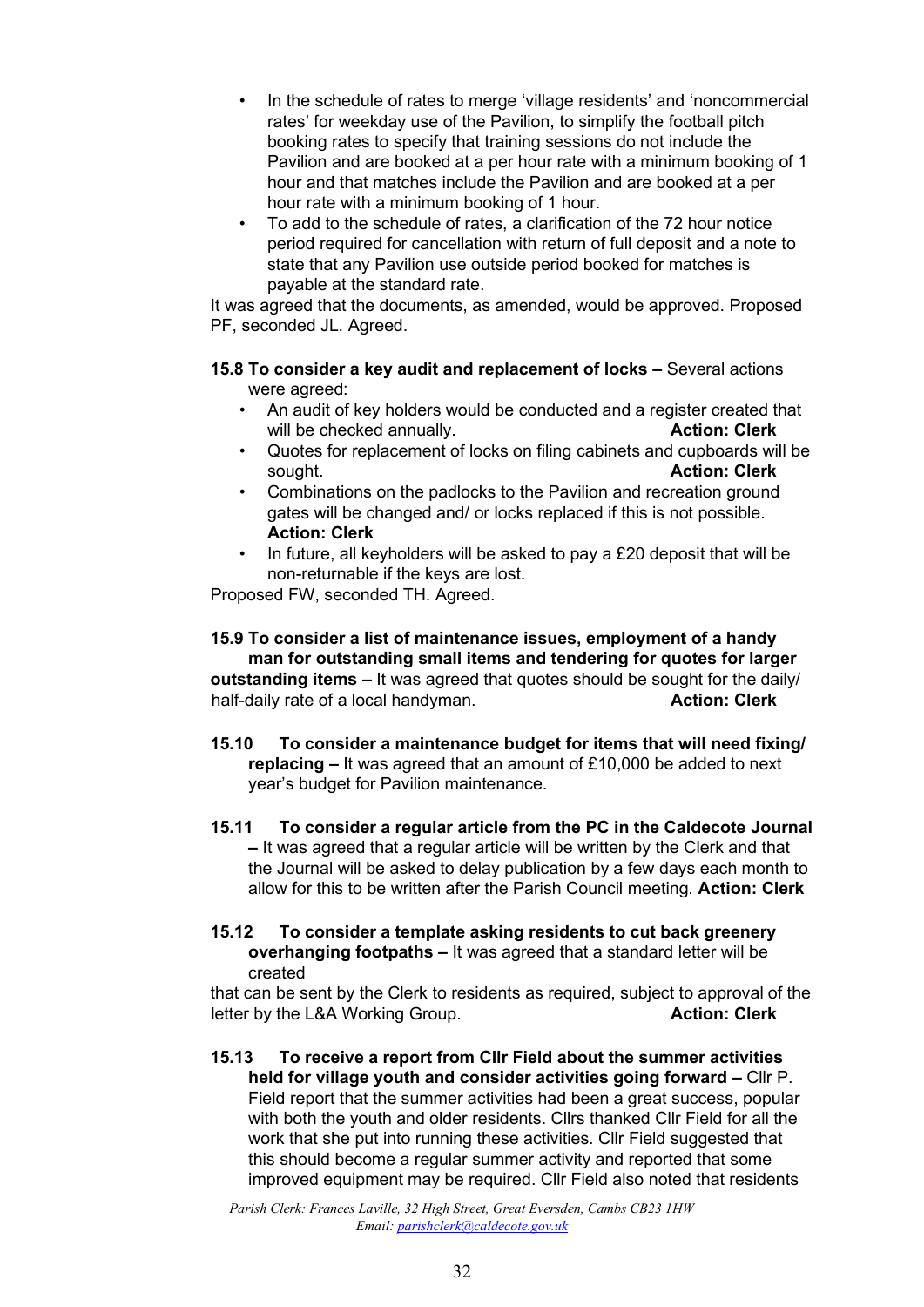have asked whether non-children's films can be shown. It was agreed to investigate the legal requirements for this.

 **Action: Clerk** 

- **15.14 To consider splitting out the work of the L&A Working Group –** this was considered together with item 15.17.
- **15.15 To consider performance of regular maintenance checks at the Pavilion –** It was agreed that a spreadsheet of regular maintenance tasks, with information on the required frequency, when the tasks were last performed and who by, should be created. **Action: Clerk and Deputy Clerk**
- **15.16 To consider how rubbish and recyclable items are dealt with at the Pavilion –** Cllrs discussed ways in which to encourage recycling at the Pavilion. The Parish Clerk reported that a blue bin has been ordered but has not vet arrived and will investigate further. **Action: Action: Action: Action: Clerk**
- **15.17 To consider splitting the L&A Working Group and forming additional working groups –** It was agreed that three sub working groups would be formed under the umbrella of the L&A Working Group: One to deal with the Pavilion and all sports pitches/ areas (including the recreation ground,

MUGA, tennis courts and 5-a-side pitch), one dealing with village 'open spaces', ditches and footpaths and one managing the playground revamp projects in Furlong Way and Grayway Close. Proposed FW, seconded HC. Agreed.

- **16. Committee membership –** Committee and working group membership was reviewed and the following distribution of membership was agreed:
	- Planning Committee: Cllr P Claridge, Cllr T Hawkins and Cllr J Barker
	- Document Archiving Group: Cllr P Claridge, Cllr J Lang and Cllr H **Cartwright**
	- Finance Committee: Cllr J Lang, Cllr J Barker, Cllr H Cartwright and Cllr P Claridge
	- Playground Working Group: Cllr P Field, Cllr G Jossaume, Cllr J Powell and Cllr F Whelan
	- Open Spaces Working Group: Cllr P Claridge, Cllr P Field and Cllr H **Cartwright**
	- Pavilion and Sports Working Group: Cllr G Jossaume, Cllr H Cartwright, Cllr F Whelan, Cllr P Field and Cllr J Powell.
	- Staffing Working Group: Cllr J Lang, Cllr P Field and Cllr H Cartwright
- **17. Correspondence –** Correspondence from residents in Cavendish Way concerning the maintenance of overgrown hedgerows was received and considered. It was agreed that the Clerk will respond. **Action: Clerk** The council also received and considered correspondence from the Orchard East project.

The council received and considered a letter from the County Council, offering free road closure training to councillors. It was agreed that Cllr F Whelan will attend the course. **Action: Clerk**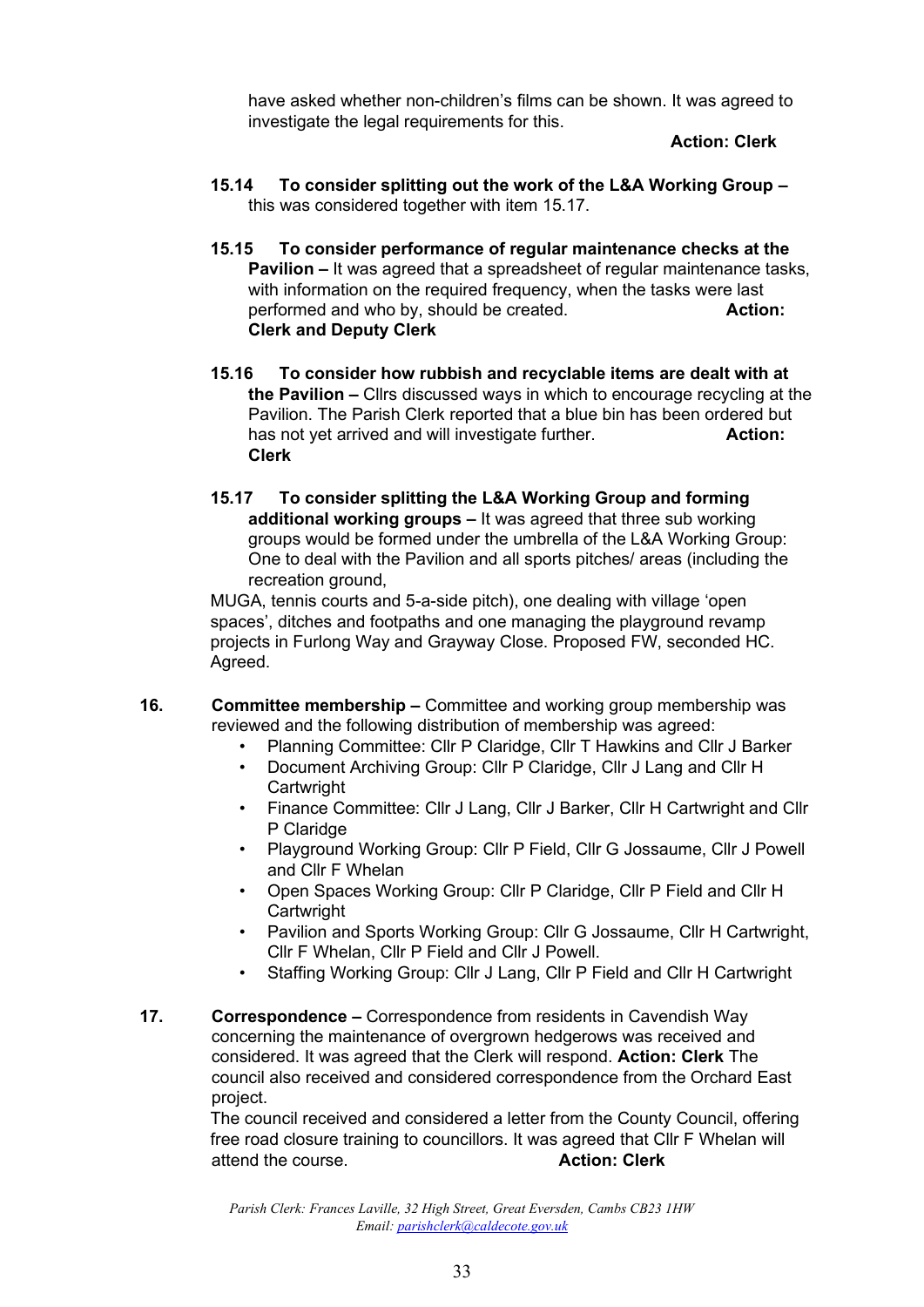## **18. Councillors Reports**

Cllr T Hawkins reported that a resident has contacted her regarding the parking of commercial vehicles overnight in the car park near the Furlong Way playground. It was agreed that this will be put onto the agenda for the next meeting and the Clerk will review possible measures to deter overnight/ business parking. **Action: Clerk**

Cllr P Claridge (via Cllr Whelan) asked Cllrs to consider the one thing that they would like to see the Parish Council do for the village, for discussion at a later meeting.

Cllr J Barked reported that some hedgerows at the South end of the village (including some within another Parish) are overhanging the road and requested that the Clerk send a letter to those responsible for their maintenance.

Cllr P Field reported that human waste has been being left in carrier bags in the layby at the top of the village and asked whether a notice can be put up.

### **19. Public bodies (admission to meetings) act 1960.**

Exclusion of the press and the public.

**MOVE:** That in accordance with Section 1(2) of the Public Bodies (Admission to meetings) Act 1960 and by reason of the confidential nature of the remainder of business, the Press and Public be excluded from the meeting.

*The Clerk and Deputy Clerk left the meeting at this point.* 

### **20. Staffing matters**

**21. Public bodies (admission to meetings) act 1960.**  Re-admittance of the press and the public.

### **22. Dates of the Next Meetings**

20th September 2018 – L&A Group – all Cllrs asked to attend. 4 th October 2018 – Full Council

### **The Meeting Closed at 10.45 pm**

Signed: \_\_\_\_\_\_\_\_\_\_\_\_\_\_\_\_\_\_\_

| Dated: |  |
|--------|--|
|--------|--|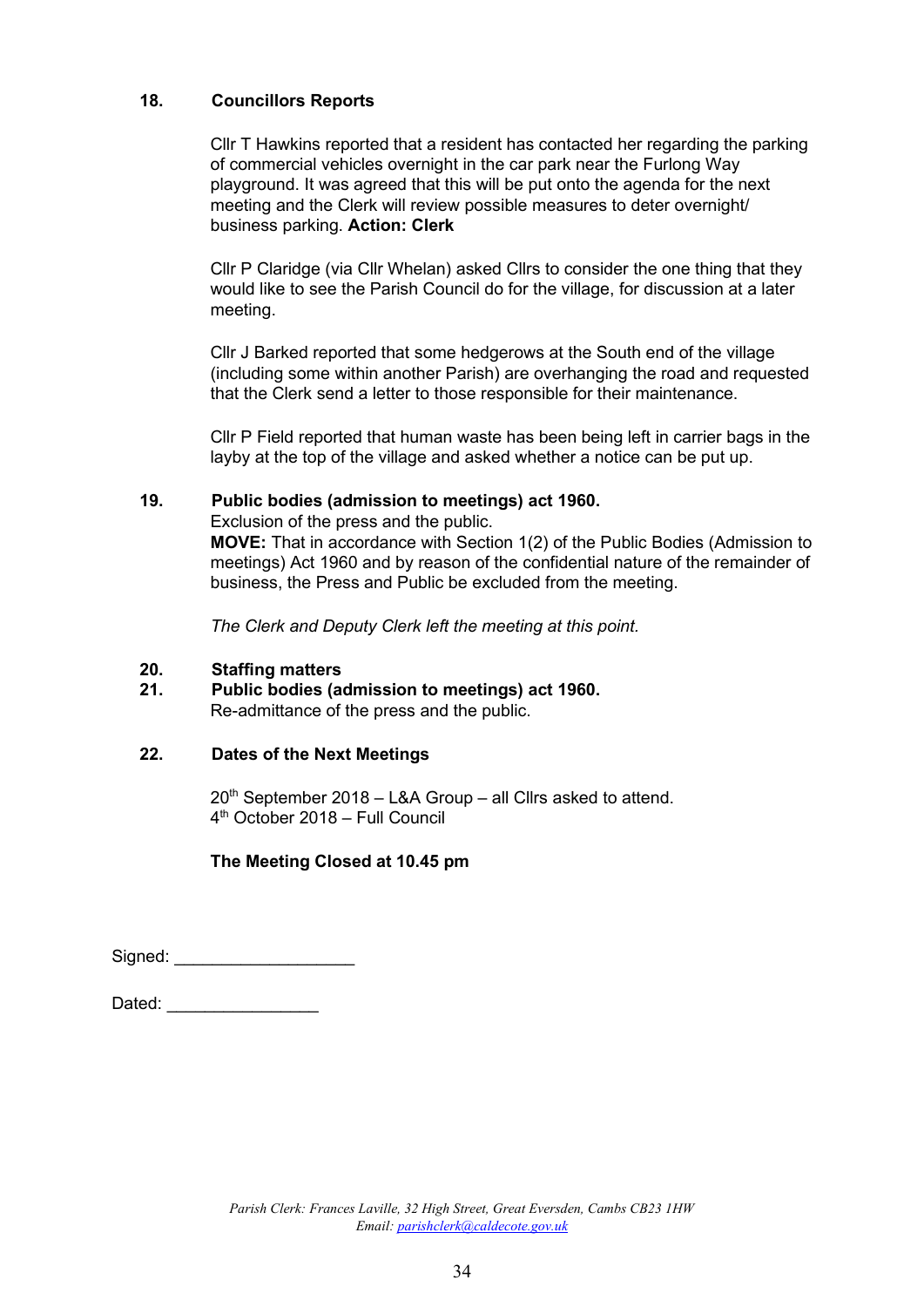## July Report 2018

Dear all, It has been lovely attending Village Fêtes across my division and meeting many residents. It's wonderful to see the community spirit and what great things we can all do when we get together and support each other.

We continue to lobby government to recognise the pressures we have in our demand-led services such as Adult Social Care and Looked After Children. These two services take up to approx... 80% of our total budget. Our authority is one of the worse funded in comparison with other Unitary Boroughs. We continue working hard to find innovative ways of doing the work we do. Just to put it in perspective, some other Councils (Conservative, Labour or Liberal lead) have decided to close libraries and stop providing non-statutory services. We care and see the value for residents and our communities in the non-statutory services and keep challenging officers to finding ways of providing the service but in a more efficient/innovative manner. So far we have been successful.

## **Transport**

Several important rural bus routes, temporarily reprieved after Cambridgeshire County Council stepped in to save them from last August onwards, will now be funded until the end of the financial year.

Mayor James Palmer stepped in to say that the Combined Authority will provide the extra funding to see service 46, which runs between Wisbech and March and is used by students attending NealeWade Academy, extended, plus three new services which Whippet Coaches have recently decided to pull out of: the 196 Waterbeach to Cambridge service, the 31 Barley to Cambridge service and the 75 Wrestlingworth to Cambridge.

The County Council will continue to fund all the other previously agreed bus services until the end of the 2018/19 financial year, using reserves held for this purpose, when the Combined Authority's review of these services is complete. The Council will then work with the Mayor to discuss future funding arrangements.

# **A14 upgrade**

Projects that will benefit local communities are set to get off the ground thanks to funding from the A14 upgrade legacy.

A scheme to widen the footway between the village green and school entrance is expected to be carried out at the end of August in Boxworth End, Swavesey while preparation work to provide a zebra crossing in Buckden is underway.

They are the first of five projects originally put forward by residents through the Council's Local Highways Improvement Initiative (LHI), which communities can apply for to help improve their roads and streets.

The schemes are being part funded by the A14 Community Fund which was launched by Highways England to fund projects connecting local communities with the A14 Cambridge to Huntingdon upgrade.

Cambridgeshire County Council has been awarded £41,127 from the fund, which will contribute towards the projects in South Cambridgeshire and Huntingdonshire over the coming months.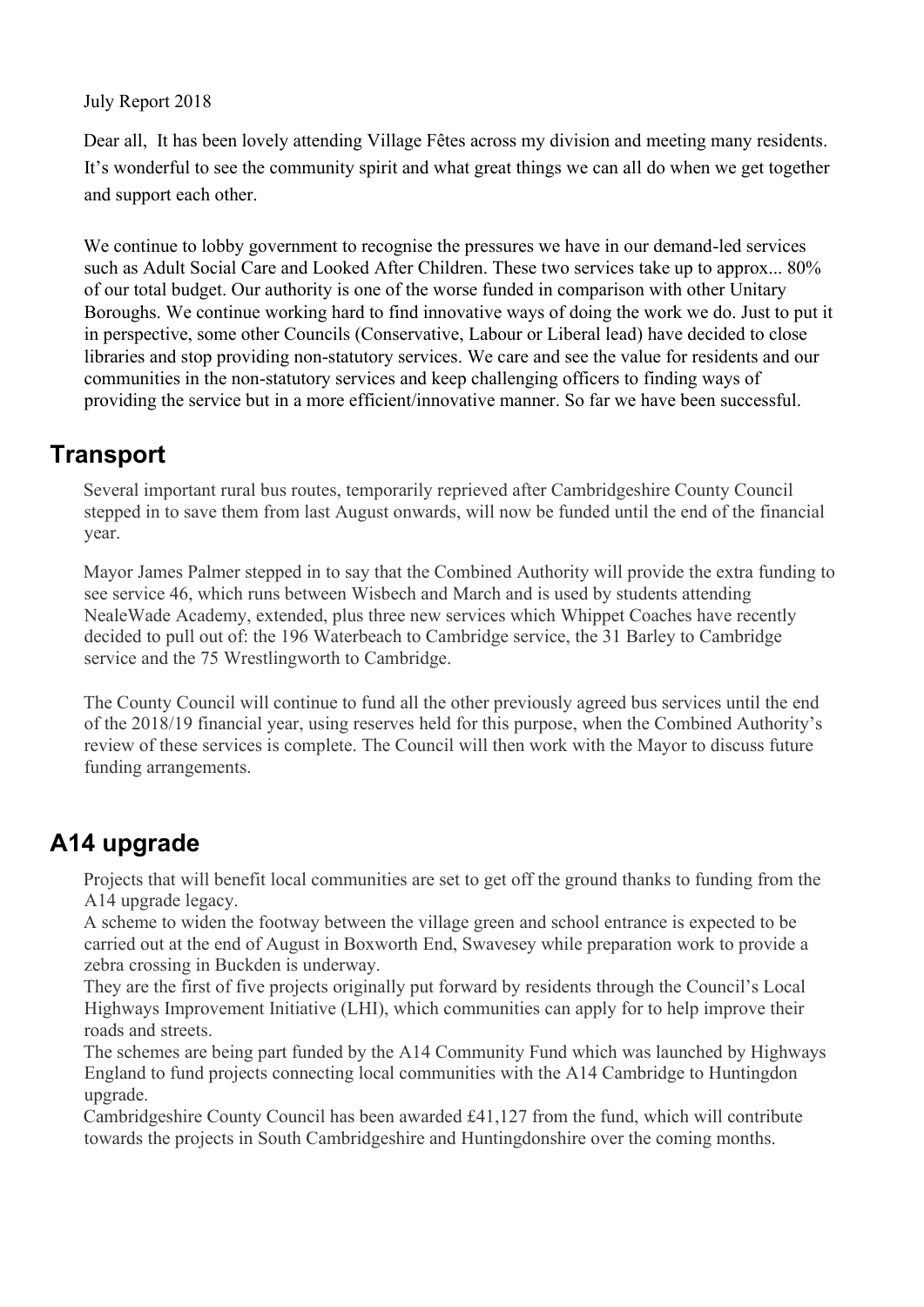

# **Combined Authority**

The Combined Authority successfully secured £100million from the Government as part of the devolution deal to deliver 2,000 affordable homes across Cambridgeshire and Peterborough.

# **Funding portal**

Please do share this link with community groups that wish to find funding pots.

<http://www.idoxopen4community.co.uk/supportcambs>

## **News**

Cambridgeshire has been shown to be among the best performing Local Authorities for breastfeeding and childhood obesity in a national report.

Public Health England today (July 12) has published the 2016/17 'Public Health Dashboard' which compares local authorities on how they deliver preventative local health services for 05 year olds, child obesity, drug and alcohol misuse treatment, tobacco control, NHS Health Checks, sexual health services and air quality.

The dashboard gives each local authority a ranking for each service area and shows how it compares nationally and with similar local authorities, based on information from 2016/17. Similar local authorities to Cambridgeshire include Oxfordshire, Warwickshire Northamptonshire and Suffolk

Cambridgeshire County Council is in the 'best' category nationally for 'childhood obesity' and 'best start in life' ranking second and fourth out of 16 similar councils respectively.

The data shows that for rates of childhood obesity at age 4-5 years, Cambridgeshire ranks third out of 16 similar authorities, while for 10-11 year olds Cambridgeshire has the best ranking in the group.

Statistics show that out of seven similar councils which submitted data on breastfeeding, Cambridgeshire is second for the number of women breastfeeding at 6-8 weeks with 56.1 per cent.

The Council is also 'better than average' for NHS health checks, alcohol treatment, and sexual and reproductive health, ranking sixth out of 16 similar authorities.

However Cambridgeshire is in the 'worst' category, ranking 14<sup>th</sup> out of sixteen similar councils for tobacco control, although the County is better than the national average on this measure.

Cambridgeshire is also in the 'worst' category for drug treatment services. An issue with waiting times for treatment in 2016, which has since been resolved, affected this ranking. Public Health England have included an interim measure for air quality, where Cambridgeshire ranks 14<sup>th</sup> out of 16 similar local authority areas. This is based on the proportion of residents in the county living in an air quality management area. Two air quality management areas in Fenland are in process of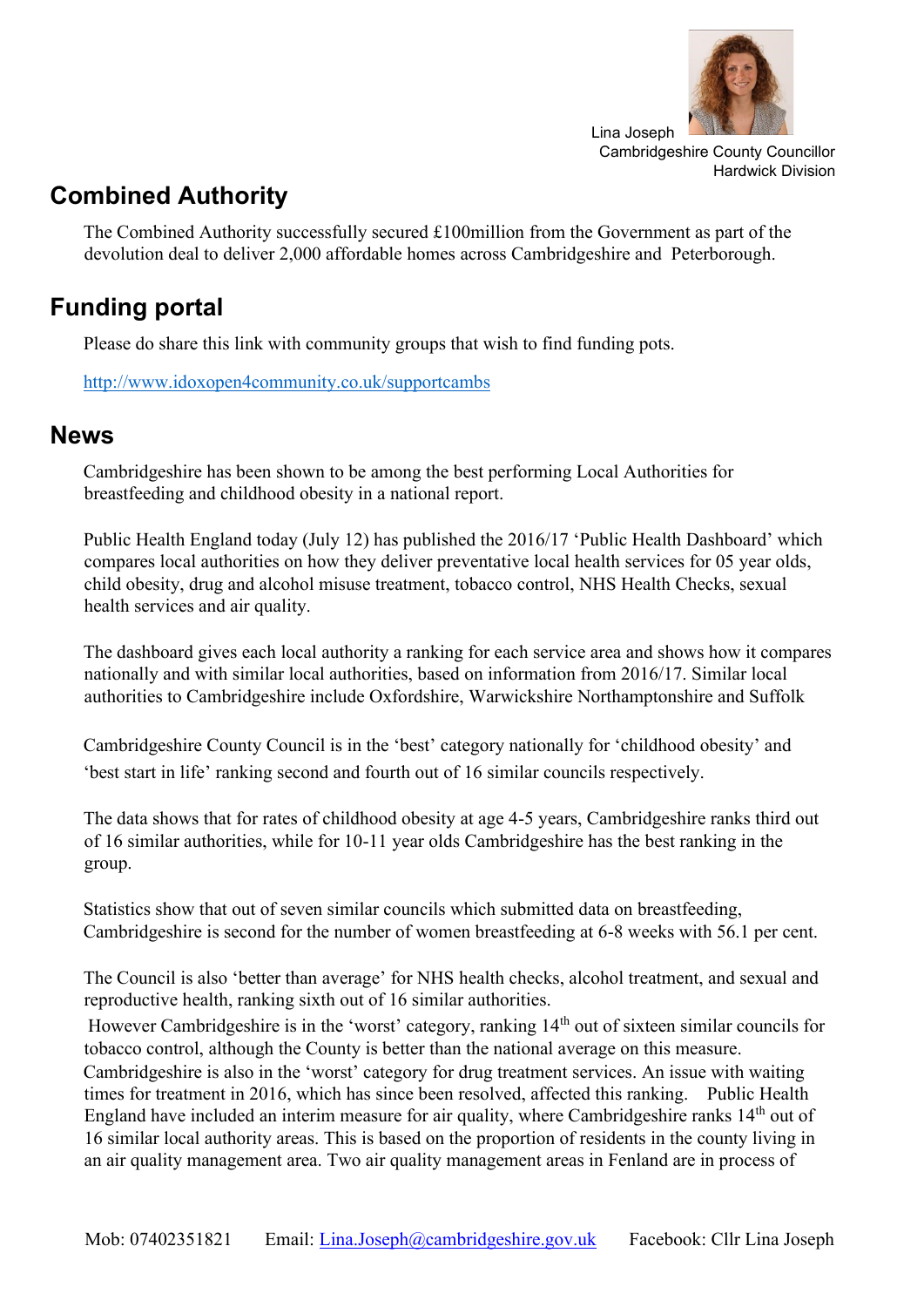

being revoked due to local improvements, and Cambridge City Cambridge have recently produced a new draft Air Quality Action Plan which is out for consultation (closing in September), which will focus on actions to reduce air pollution in the City centre.

Dr Liz Robin, Cambridgeshire County Council's Director of Public Health, said: "We're pleased to see we have performed well in providing services that tackle childhood obesity, giving children the best start in life and a number of other measures. We recognise there is still work to do in some of the other categories including tobacco control, drug treatment and air quality. We will be working hard with partner organisations to improve in these areas, to ensure people in Cambridgeshire have healthier outcomes for everyone."

## **Highways**

A reminder that you can report road maintenance issues here:

[https://www.cambridgeshire.gov.uk/residents/travel-roads-and](https://www.cambridgeshire.gov.uk/residents/travel-roads-and-parking/roads-and-pathways/roadworks-and-faults/)[parking/roadsandpathways/roadworks-and-faults/](https://www.cambridgeshire.gov.uk/residents/travel-roads-and-parking/roads-and-pathways/roadworks-and-faults/) 

## **Hedges**

If you have an issue with hedges then they would be advised to log their complaint on our website [https://www.cambridgeshire.gov.uk/residents/travel-roads-and](https://www.cambridgeshire.gov.uk/residents/travel-roads-and-parking/roads-and-pathways/roadworks-and-faults/)[parking/roadsandpathways/roadworks-and-faults/](https://www.cambridgeshire.gov.uk/residents/travel-roads-and-parking/roads-and-pathways/roadworks-and-faults/)

# **Cambridge South Station update**

The proposed Cambridge South station would be situated adjacent to the Cambridge Biomedical Campus (CBC), an internationally significant health and life sciences cluster expected to accommodate 27,000 jobs by 2031. More immediately, The Royal Papworth Hospital will relocate to the CBC in Autumn 2018 and AstraZeneca's new global headquarters and strategic R&D centre will be operational from 2019. Improving transport access to the site is vital to help the businesses on the CBC to grow and remain both nationally and internationally competitive by attracting skilled staff from a wide catchment area. It is also needed to provide visitors to Addenbrooke's and The Royal Papworth hospitals with convenient and sustainable access by rail.

The station would support connections across Cambridgeshire, Stansted Airport, Kings Cross, Liverpool Street, and in future, a range of destinations en route to Oxford, via East West Rail.

Due to the surrounding rail network being at capacity, the current proposal is to expand the track around the proposed station to enable a good quality service to run upon opening. This would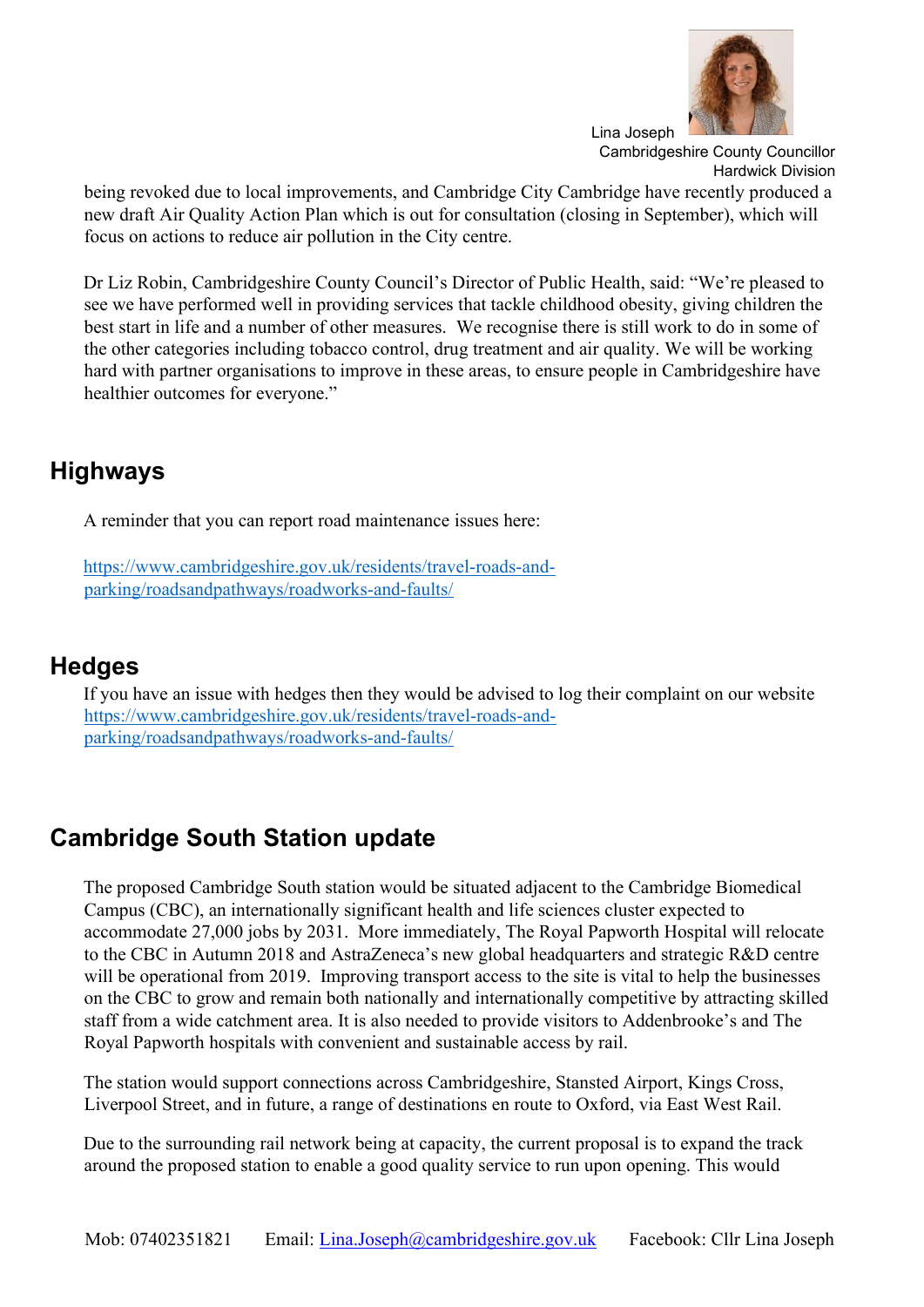

include expanding the current 2- and 3-track sections to four tracks north and south of the station, and improving the junction to the south, where the Stansted / London Liverpool Street and London Kings Cross bound trains currently diverge (see image below). This infrastructure would also be required for the proposed southern alignment of the central section of East West Rail.

### *Recent developments*

There have been a number of significant steps made on the project in recent months.

In November 2017, the Department for Transport approved the project's Strategic Outline Business Case (SOBC). The SOBC showed the project has a Benefit-Cost Ratio of 1.3-1.5:1 at this early stage of development, and highlighted further work was required to understand the feasibility of the scheme.

Subsequently, in January 2018, all funding partners signed a Heads of Terms document, setting out our commitments to the project and our expectations of the work required in the shortmedium term to advance the proposals. Following this, in May 2018, the funding partners signed a legallybinding Development Agreement, formalising each partner's commitment to the scheme.

In February 2018, the Department gave Network Rail the go-ahead to begin procurement of engineering design contractors, and conduct initial feasibility studies. We expect that contractors will be appointed by autumn 2018.

We are soon to commence work on a funding, financing and delivery strategy for the project, which will explore innovative models for paying for and constructing the station and rail infrastructure. This work is also expected to be completed by autumn 2018.

In parallel, the Mayor of Cambridgeshire and Peterborough, James Palmer, is leading work on options for accelerating delivery of the project. This research is expected to be complete in late summer / early autumn 2018.

**Local issues** 

## **Buses**

The current bus that stops at the end of Harlton and many residents in The Eversdens use, has changed hands and now is with Stage Coach. So if you have any questions about the timetable please get in touch with them.

## **Roadworks**

I had calls from residents regarding roadworks. If you would like to know what is happening in your area you can check in this website.

### [www.roadworks.org](http://www.roadworks.org/)